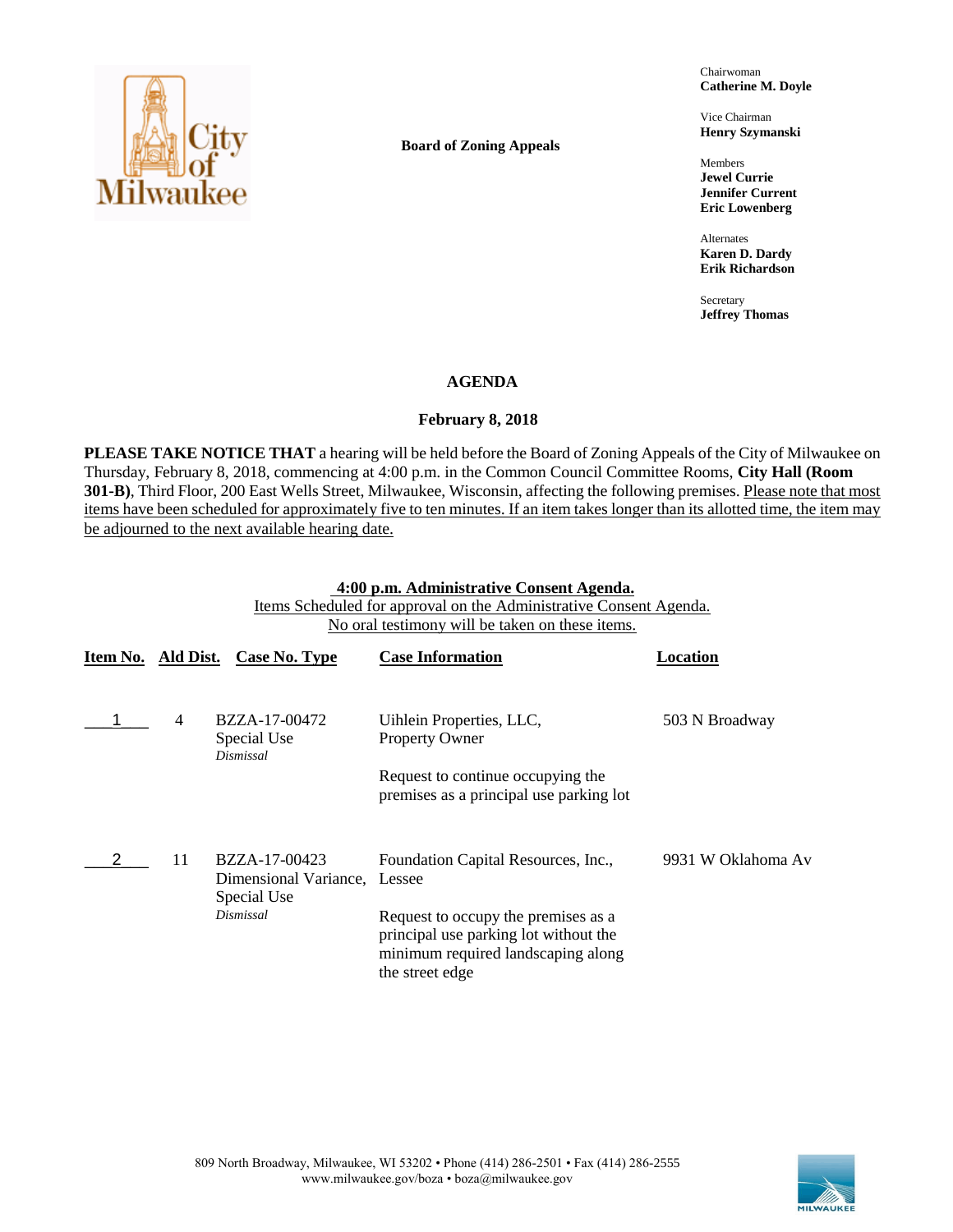| Board of Zoning Appeals, Hearing on Thursday, February 8, 2018 |    |                                                                  |                                                                                                                                                                              |                       |
|----------------------------------------------------------------|----|------------------------------------------------------------------|------------------------------------------------------------------------------------------------------------------------------------------------------------------------------|-----------------------|
| Item No. Ald Dist.                                             |    | <b>Case No. Type</b>                                             | <b>Case Information</b>                                                                                                                                                      | <b>Location</b>       |
|                                                                |    |                                                                  | 4:00 p.m. Administrative Consent Agenda (continued)<br>Items Scheduled for approval on the Administrative Consent Agenda.<br>No oral testimony will be taken on these items. |                       |
| 3                                                              | 13 | BZZA-17-00188<br><b>Dimensional Variance</b><br>Dismissal        | Rina Modak, Lessee<br>Request to erect a freestanding sign that<br>exceeds the maximum allowed display<br>area and height                                                    | 2009 W College Av     |
| 4                                                              | 15 | BZZA-16-00420<br><b>Dimensional Variance</b><br><b>Dismissal</b> | BFC Mgmt LTD, Property Owner<br>Request to allow less than the required<br>landscaping for the Board-approved<br>fast-food/carry-out restaurant                              | 1205 W North Av       |
| 5                                                              | 2  | BZZA-17-00026<br>Special Use<br><b>Dismissal</b>                 | One Way Auto Exchange, Lessee<br>Request to occupy a portion of the<br>premises as a light motor vehicle sales<br>facility                                                   | 7518 W Fond Du Lac Av |

## **4:00 p.m. Consent Agenda.**

Items Scheduled for approval on the Consent Agenda.

No oral testimony will be taken on these items.

*If there are any objections to these approvals, please make them known to the Board office in writing at least 24 hours prior to the time of the hearing. If written objections to these approvals are received, the item will not be approved and will be held for a public hearing to allow additional testimony.*

 $6\qquad 1$ 

Use Variance

BZZA-17-00483 JAS Realty, LLC dba Stern Tanning Co., 4010 W Douglas Av Inc., Lessee

> Request to continue occupying the premises as a tannery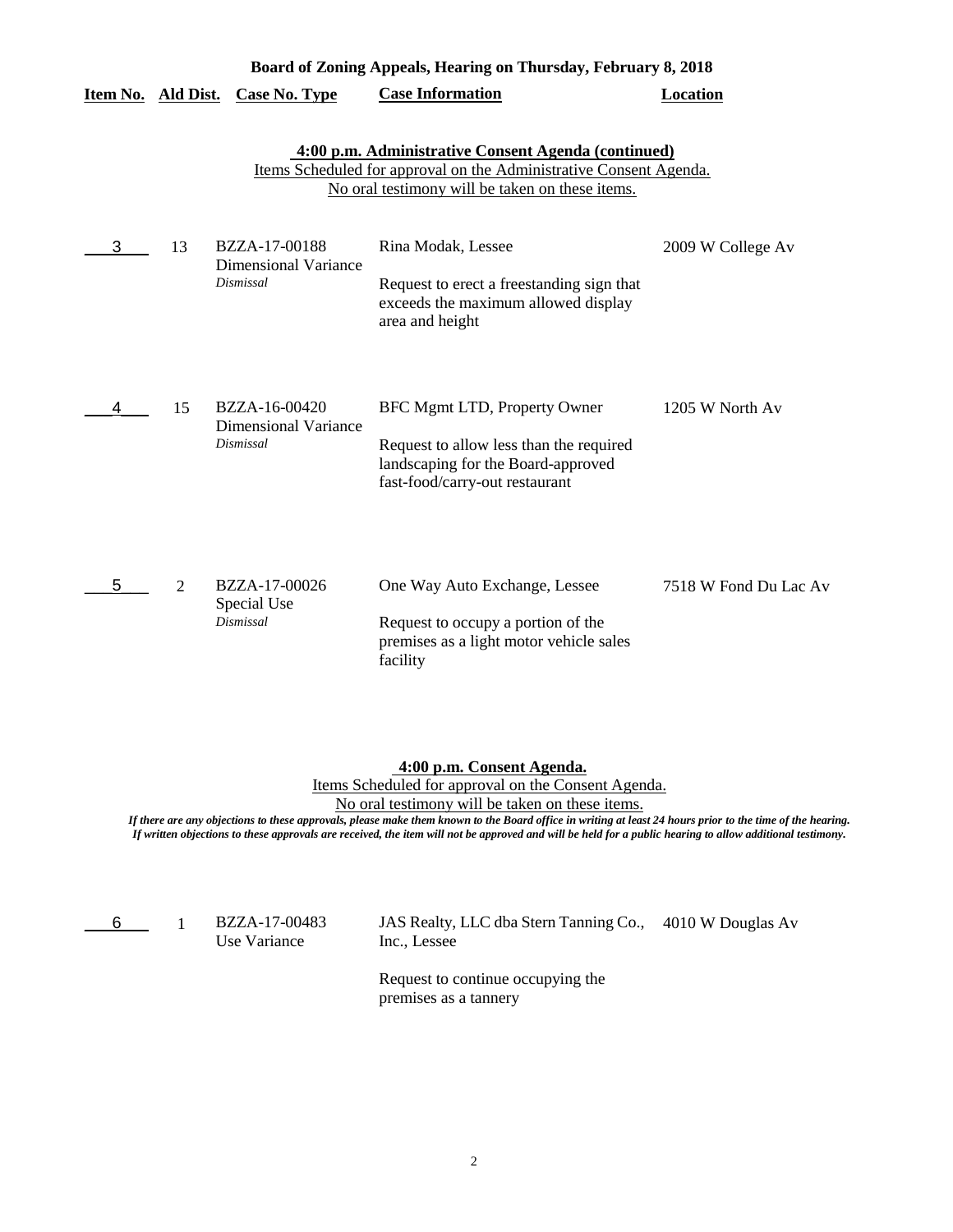|    |                | <u>Item No. Ald Dist. Case No. Type</u> | <b>Case Information</b>                                                                                                                                                                                                                                                                                                                                                                                                                                                  | Location                   |
|----|----------------|-----------------------------------------|--------------------------------------------------------------------------------------------------------------------------------------------------------------------------------------------------------------------------------------------------------------------------------------------------------------------------------------------------------------------------------------------------------------------------------------------------------------------------|----------------------------|
|    |                |                                         | 4:00 p.m. Consent Agenda (continued)<br>Items Scheduled for approval on the Consent Agenda.<br>No oral testimony will be taken on these items.<br>If there are any objections to these approvals, please make them known to the Board office in writing at least 24 hours prior to the time of the hearing.<br>If written objections to these approvals are received, the item will not be approved and will be held for a public hearing to allow additional testimony. |                            |
| 7  | $\overline{4}$ | BZZA-17-00493<br>Special Use            | 230 Wells Street Commercial, LLC,<br><b>Property Owner</b>                                                                                                                                                                                                                                                                                                                                                                                                               | 808 N Old World Third St   |
|    |                |                                         | Request to allow accessory storage in the<br>street level area                                                                                                                                                                                                                                                                                                                                                                                                           |                            |
| 8  | $\overline{4}$ | BZZA-17-00495<br>Special Use            | Koch Enterprises D/B/A The UPS Store<br>#2324, Lessee                                                                                                                                                                                                                                                                                                                                                                                                                    | 1345 N Jefferson St        |
|    |                |                                         | Request to occupy the premises as a<br>business service                                                                                                                                                                                                                                                                                                                                                                                                                  |                            |
| 9  | 5              | BZZA-17-00502<br>Special Use            | Jamie Patton, Lessee<br>Request to continue occupying the<br>premises as an indoor storage facility                                                                                                                                                                                                                                                                                                                                                                      | 3717 N 92Nd St             |
| 10 | 6              | BZZA-17-00486<br>Special Use            | O'Reilly Motor Cars, Inc., Lessee<br>Request to continue occupying a portion<br>of the premises as a light motor vehicle<br>repair facility                                                                                                                                                                                                                                                                                                                              | 324 W Cherry St            |
| 11 | 6              | BZZA-17-00496<br>Special Use            | Paula Lampley, Property Owner<br>Request to continue occupying the<br>premises as a day care center for 44<br>children per shift infant to 12 years of<br>age, operating Monday - Saturday 5:30<br>a.m. - 12:30 a.m.                                                                                                                                                                                                                                                     | 2801 N Martin L King Jr Dr |

**Board of Zoning Appeals, Hearing on Thursday, February 8, 2018**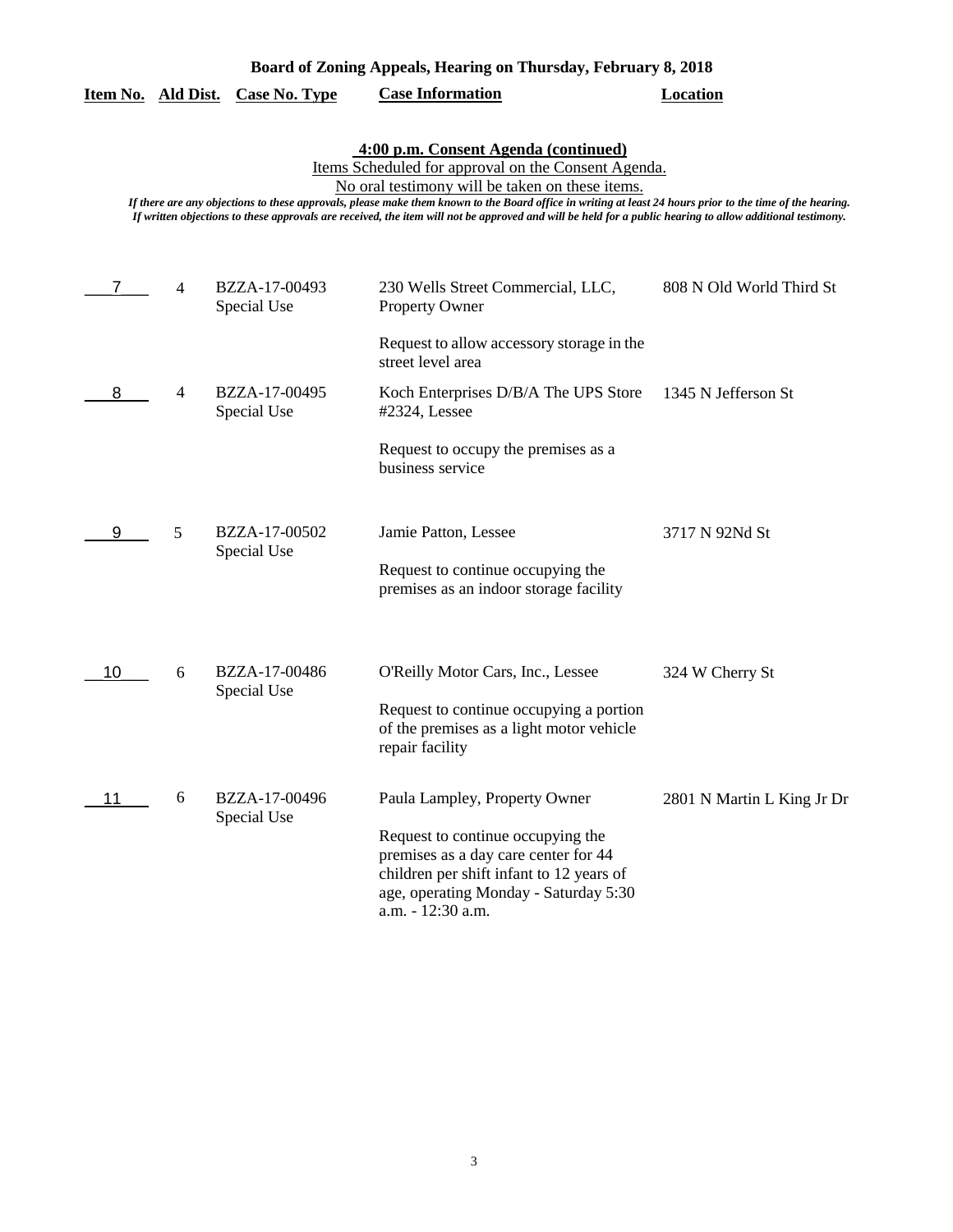|    |    | <u>Item No. Ald Dist. Case No. Type</u> | <b>Case Information</b>                                                                                                                                                                                                                                                                                                                                                                                                                                                  | <b>Location</b>   |
|----|----|-----------------------------------------|--------------------------------------------------------------------------------------------------------------------------------------------------------------------------------------------------------------------------------------------------------------------------------------------------------------------------------------------------------------------------------------------------------------------------------------------------------------------------|-------------------|
|    |    |                                         | 4:00 p.m. Consent Agenda (continued)<br>Items Scheduled for approval on the Consent Agenda.<br>No oral testimony will be taken on these items.<br>If there are any objections to these approvals, please make them known to the Board office in writing at least 24 hours prior to the time of the hearing.<br>If written objections to these approvals are received, the item will not be approved and will be held for a public hearing to allow additional testimony. |                   |
| 12 | 7  | BZZA-17-00497<br>Special Use            | Kathie Wilturner, Property Owner<br>Request to continue occupying the<br>premises as a school for 50 students<br>K <sub>3</sub> - 8th grade operating<br>Monday - Friday 8 a.m. - 3:30 p.m., and<br>day care center for 70 children per shift<br>infant to 12 years of age operating<br>Monday - Saturday 6:00 a.m. - midnight<br>(maximum of 70 children on site at one<br>time)                                                                                        | 3861 N 35Th St    |
| 13 | 8  | BZZA-17-00504<br>Use Variance           | Dave Sobelman, Property Owner<br>Request to restore the residential use on<br>the third floor of the building                                                                                                                                                                                                                                                                                                                                                            | 1902 W St Paul Av |
| 14 | 8  | BZZA-17-00436<br>Use Variance           | Jamaal Baashe, Property Owner<br>Request to occupy the premises as a<br>single family dwelling                                                                                                                                                                                                                                                                                                                                                                           | 3324 W Pabst Av   |
| 15 | 8  | BZZA-17-00478<br>Special Use            | Cynthia Heredia, Lessee<br>Request to occupy the premises as a day<br>care center for 15 children per shift<br>infant to 12 years of age, operating<br>Monday - Friday 6:00 a.m. to 10:00 p.m.                                                                                                                                                                                                                                                                           | 2900 W Lapham St  |
| 16 | 12 | BZZA-17-00507<br>Special Use            | Almacenes El Rey LLC, Lessee<br>Request to occupy a portion of the<br>premises as an indoor wholesale and<br>distribution facility                                                                                                                                                                                                                                                                                                                                       | 1310 W Burnham St |

**Board of Zoning Appeals, Hearing on Thursday, February 8, 2018**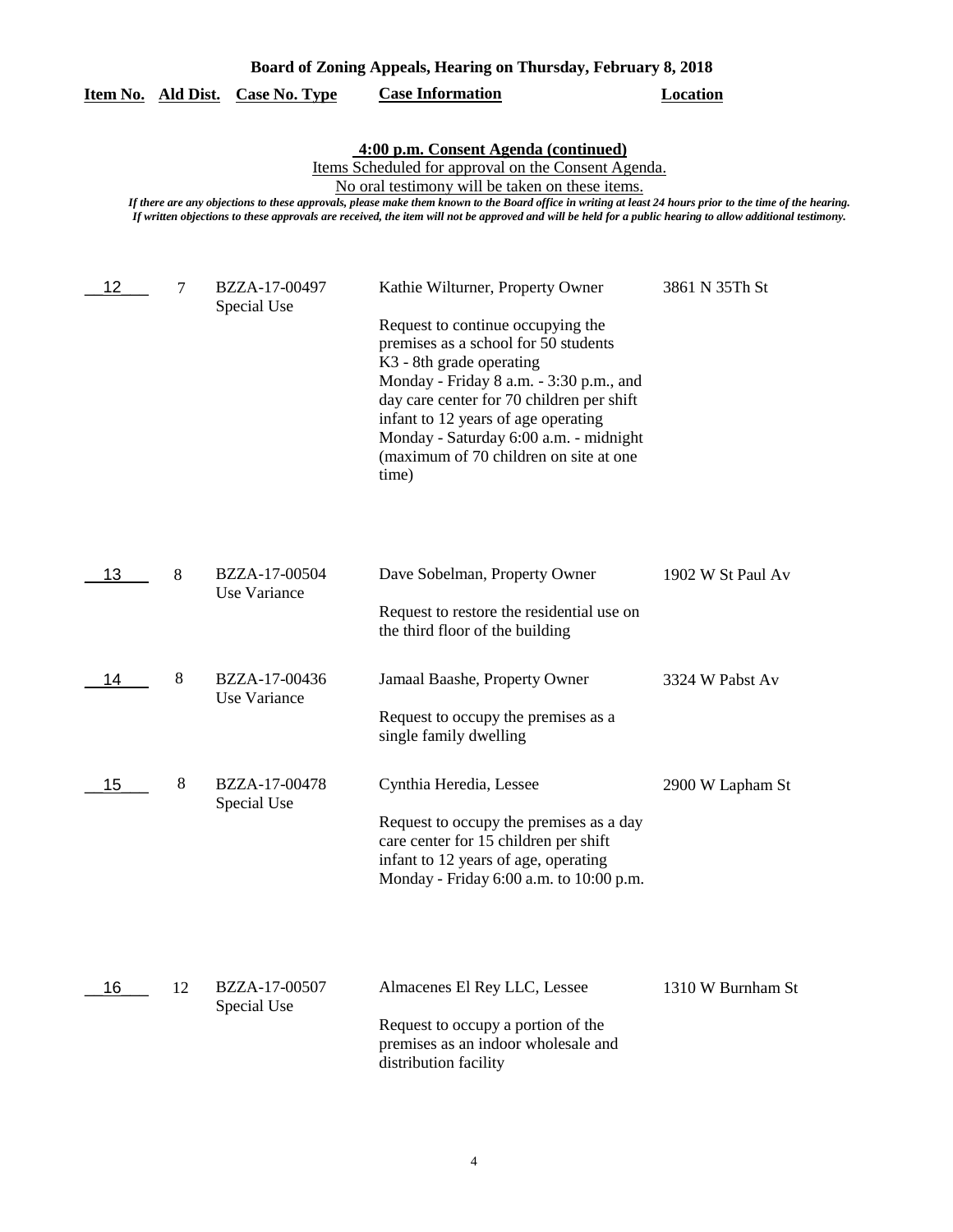## **Item No. Ald Dist. Case No. Type Case Information Location**

## **4:00 p.m. Consent Agenda (continued)**

Items Scheduled for approval on the Consent Agenda.

No oral testimony will be taken on these items.

*If there are any objections to these approvals, please make them known to the Board office in writing at least 24 hours prior to the time of the hearing. If written objections to these approvals are received, the item will not be approved and will be held for a public hearing to allow additional testimony.*

\_\_17\_\_\_ 13

Special Use

BZZA-17-00476 160 Layton LLC, Property Owner 160 W Layton Av

Request to allow alterations and intensification of the existing car wash (non-conforming)

#### **4:15 p.m. Administrative Review.**

Items Scheduled for consideration and action by the Board in Administrative Review. No oral testimony will be taken on these items.

| 18 | 4  | BZZA-17-00336<br>Special Use | Marlon Paige, Property Owner                                      | 1336 N 31St St |
|----|----|------------------------------|-------------------------------------------------------------------|----------------|
|    |    |                              | Request to occupy the premises as a<br>group home for 7 occupants |                |
| 19 | 10 | BZZA-17-00454<br>Special Use | Peaceful Nests LLC, Lessee                                        | 2753 N 60Th St |
|    |    |                              | Request to occupy the premises as a<br>group home for 8 occupants |                |

### **4:30 p.m. Public Hearings.**

Please note that each item scheduled for a public hearing has been scheduled for approximately five to ten minutes. If an item takes longer than its allotted time, the item may be adjourned to the next available hearing date.

| - 20 | BZZA-17-00465<br>Use Variance | The Infinite Church, Inc.,                                                  | 7312 N Teutonia Av |
|------|-------------------------------|-----------------------------------------------------------------------------|--------------------|
|      |                               | Request to occupy a portion of the<br>premises as a religious assembly hall |                    |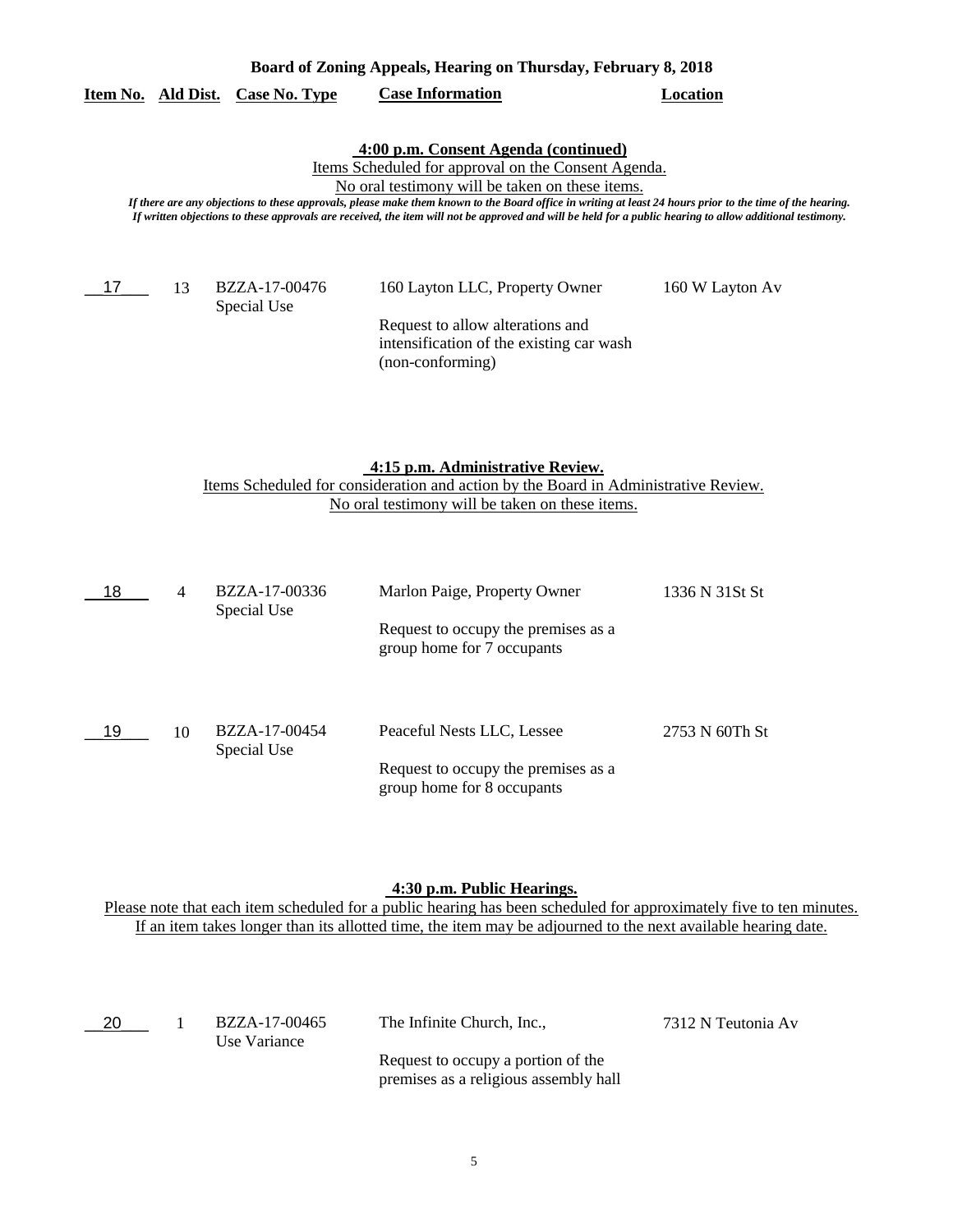| Board of Zoning Appeals, Hearing on Thursday, February 8, 2018 |   |                                              |                                                                                                                                                                                                                                                                               |                       |  |
|----------------------------------------------------------------|---|----------------------------------------------|-------------------------------------------------------------------------------------------------------------------------------------------------------------------------------------------------------------------------------------------------------------------------------|-----------------------|--|
| Item No. Ald Dist.                                             |   | <b>Case No. Type</b>                         | <b>Case Information</b>                                                                                                                                                                                                                                                       | <b>Location</b>       |  |
|                                                                |   |                                              | 4:30 p.m. Public Hearings (continued)<br>Please note that each item scheduled for a public hearing has been scheduled for approximately five to ten minutes.<br>If an item takes longer than its allotted time, the item may be adjourned to the next available hearing date. |                       |  |
| 21                                                             | 1 | BZZA-17-00032<br>Special Use                 | John Sams Jr., Lessee<br>Request to occupy the premises as a<br>motor vehicle sales and repair facility<br>with light motor vehicle outdoor storage                                                                                                                           | 3841 W Villard Av     |  |
| 22                                                             | 1 | BZZA-17-00396<br>Use Variance                | David Howard, Property Owner<br>Request to occupy the premises as an<br>assembly hall                                                                                                                                                                                         | 5235 N Hopkins St     |  |
| 23                                                             | 2 | BZZA-17-00490<br>Special Use                 | Sukhpal Singh Kailey, Property Owner<br>Request to construct an addition to the<br>existing motor vehicle filling station<br>(non-conforming)                                                                                                                                 | 6366 N 76Th St        |  |
| 24                                                             | 5 | BZZA-17-00480<br>Special Use                 | More Than A Home CBRF, Lessee<br>Request to occupy a portion of the<br>premises as a community living<br>arrangement for 8 occupants.                                                                                                                                         | 10135 W Hampton Av    |  |
| 25                                                             | 5 | BZZA-17-00481<br>Special Use                 | This House Is a Home, Lessee<br>Request to occupy a portion of the<br>premises as a community living<br>arrangement for 8 occupants                                                                                                                                           | 10135 W Hampton Av    |  |
| 26                                                             | 5 | BZZA-17-00506<br><b>Dimensional Variance</b> | Public Storage, Property Owner<br>Request to allow a freestanding sign that<br>exceeds the maximum allowed display<br>area and the maximum allowed height                                                                                                                     | 5730 N Lovers Lane Rd |  |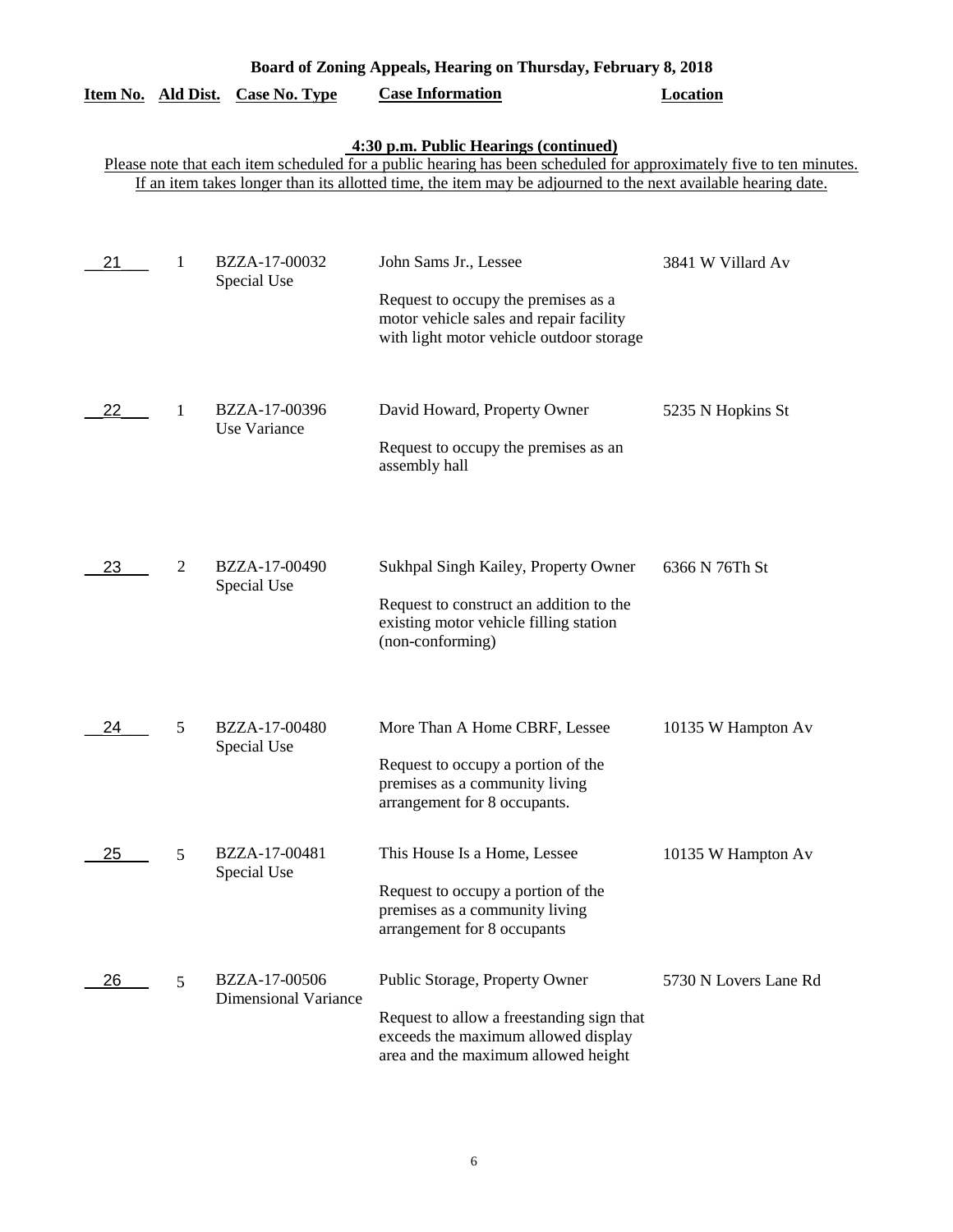| Board of Zoning Appeals, Hearing on Thursday, February 8, 2018 |   |                              |                                                                                                                                                                                                                                                                               |                    |
|----------------------------------------------------------------|---|------------------------------|-------------------------------------------------------------------------------------------------------------------------------------------------------------------------------------------------------------------------------------------------------------------------------|--------------------|
| Item No. Ald Dist.                                             |   | <b>Case No. Type</b>         | <b>Case Information</b>                                                                                                                                                                                                                                                       | Location           |
|                                                                |   |                              | 4:30 p.m. Public Hearings (continued)<br>Please note that each item scheduled for a public hearing has been scheduled for approximately five to ten minutes.<br>If an item takes longer than its allotted time, the item may be adjourned to the next available hearing date. |                    |
| 27                                                             | 5 | BZZA-17-00488<br>Special Use | Cressida Neal, Lessee<br>Request to occupy the premises as a day<br>care center for 40 children per shift<br>infant to 12 years of age, operating<br>Monday - Sunday 6:00 a.m. to 10:00<br>p.m.                                                                               | 8028 W Appleton Av |
| 28                                                             | 5 | BZZA-16-00507<br>Special Use | Orpheus Huston, Property Owner<br>Request to increase the number of<br>vehicles for sale on site from 6 to 20 and<br>continue occupying the premises as a<br>motor vehicle sales and repair facility                                                                          | 8332 W Lisbon Av   |

## **5:30 p.m. Public Hearings (continued)**

Please note that each item scheduled for a public hearing has been scheduled for approximately five to ten minutes. If an item takes longer than its allotted time, the item may be adjourned to the next available hearing date.

| 29 | 6 | BZZA-17-00492<br>Use Variance                | LaResa Owens, Property Owner<br>Request to occupy the premises as a<br>transitional living facility                                                                                                                    | 3394 N 24Th St       |
|----|---|----------------------------------------------|------------------------------------------------------------------------------------------------------------------------------------------------------------------------------------------------------------------------|----------------------|
| 30 | 6 | BZZA-17-00384<br>Special Use                 | Run Into Your Destiny Center of<br>Refuge, Lessee<br>Request to occupy a portion of the<br>premises as a social service facility                                                                                       | 2122 N Halyard St    |
| 31 | 9 | BZZA-17-00482<br><b>Dimensional Variance</b> | Marbil Home Improvements, LLC,<br><b>Property Owner</b><br>Request to construct a single-family<br>dwelling that does not meet the<br>minimum required rear setback and<br>exceeds the maximum allowed lot<br>coverage | 7917 N River View Ct |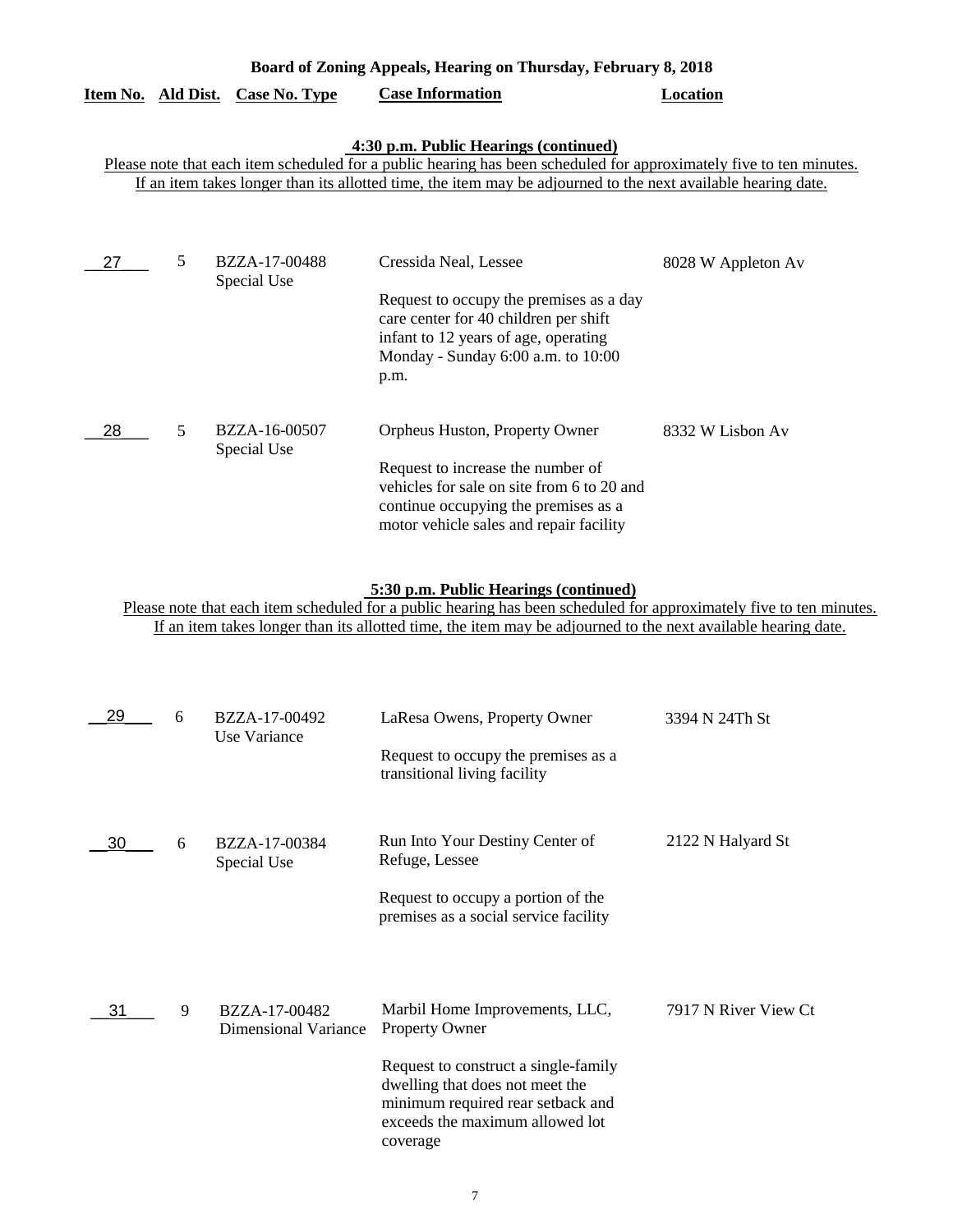| Board of Zoning Appeals, Hearing on Thursday, February 8, 2018 |                                                                                                                                                                                                                                                                               |                                                      |                                                                                                                                                                                                                                     |                      |  |  |  |
|----------------------------------------------------------------|-------------------------------------------------------------------------------------------------------------------------------------------------------------------------------------------------------------------------------------------------------------------------------|------------------------------------------------------|-------------------------------------------------------------------------------------------------------------------------------------------------------------------------------------------------------------------------------------|----------------------|--|--|--|
| Item No. Ald Dist.                                             |                                                                                                                                                                                                                                                                               | <b>Case No. Type</b>                                 | <b>Case Information</b>                                                                                                                                                                                                             | <b>Location</b>      |  |  |  |
|                                                                | 5:30 p.m. Public Hearings (continued)<br>Please note that each item scheduled for a public hearing has been scheduled for approximately five to ten minutes.<br>If an item takes longer than its allotted time, the item may be adjourned to the next available hearing date. |                                                      |                                                                                                                                                                                                                                     |                      |  |  |  |
|                                                                |                                                                                                                                                                                                                                                                               |                                                      |                                                                                                                                                                                                                                     |                      |  |  |  |
| 32                                                             | 9                                                                                                                                                                                                                                                                             | BZZA-17-00477<br>Special Use                         | Yours and Mine Learning Academy,<br>LLC, Lessee                                                                                                                                                                                     | 8842 N Swan Rd       |  |  |  |
|                                                                |                                                                                                                                                                                                                                                                               |                                                      | Request to increase the number of<br>children from 75 to 92 per shift and<br>continue occupying the premises as a<br>day care center for children infant to 13<br>years of age, operating Monday - Friday<br>5:00 a.m. - 11:00 p.m. |                      |  |  |  |
| 33                                                             | 9                                                                                                                                                                                                                                                                             | BZZA-17-00500<br>Special Use,<br>Use Variance        | Telcom Construction, Inc., Lessee<br>Request to occupy the premises as a<br>heavy motor vehicle outdoor storage<br>facility and contractor's yard                                                                                   | 8365 N 76Th St       |  |  |  |
| 34                                                             | 9                                                                                                                                                                                                                                                                             | BZZA-18-00015<br>Special Use,<br><b>Use Variance</b> | Telcom Construction, Inc., Lessee<br>Request to occupy the premises as a<br>heavy motor vehicle outdoor storage<br>facility and contractor's yard                                                                                   | 7655 W Dean Rd       |  |  |  |
| 35                                                             | 9                                                                                                                                                                                                                                                                             | BZZA-17-00466<br><b>Dimensional Variance</b>         | Randy Miller, Property Owner<br>Request to occupy the premises as a<br>permitted contractor's yard that does not<br>meet the minimum required landscaping                                                                           | 6433 N Industrial Rd |  |  |  |
| 36                                                             | 11                                                                                                                                                                                                                                                                            | BZZA-17-00413<br>Use Variance                        | Matthew Mehring, Prospective Buyer<br>Request to occupy the premises as a<br>self-service storage facility                                                                                                                          | 6801 W Morgan Av     |  |  |  |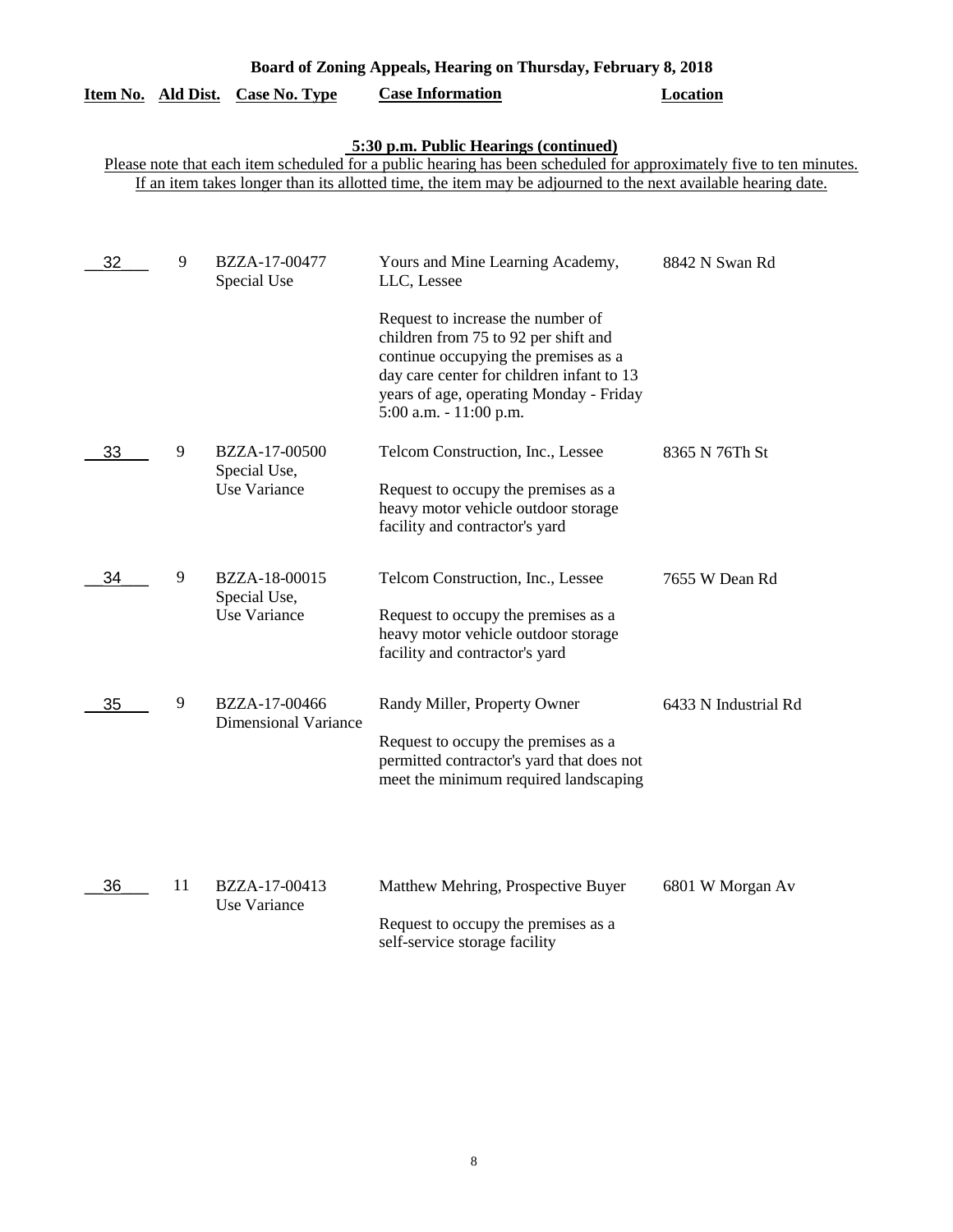| Board of Zoning Appeals, Hearing on Thursday, February 8, 2018                                                                                                                                                                                                                |    |                                                       |                                                                                                                                                                                                                                                           |                       |  |
|-------------------------------------------------------------------------------------------------------------------------------------------------------------------------------------------------------------------------------------------------------------------------------|----|-------------------------------------------------------|-----------------------------------------------------------------------------------------------------------------------------------------------------------------------------------------------------------------------------------------------------------|-----------------------|--|
| <u>Item No. Ald Dist.</u>                                                                                                                                                                                                                                                     |    | <b>Case No. Type</b>                                  | <b>Case Information</b>                                                                                                                                                                                                                                   | <b>Location</b>       |  |
| 5:30 p.m. Public Hearings (continued)<br>Please note that each item scheduled for a public hearing has been scheduled for approximately five to ten minutes.<br>If an item takes longer than its allotted time, the item may be adjourned to the next available hearing date. |    |                                                       |                                                                                                                                                                                                                                                           |                       |  |
| 37                                                                                                                                                                                                                                                                            | 12 | BZZA-17-00457<br>Special Use                          | Paul Lavoe, Property Owner<br>Request to continue occupying the<br>premises as a motor vehicle repair and<br>sales facility (repair and sales of<br>motorcycles, cars, and trucks)                                                                        | 1531 S 1St St         |  |
| 38                                                                                                                                                                                                                                                                            | 12 | BZZA-17-00474<br>Dimensional Variance,<br>Special Use | Hutton Team, LLC, Property Owner<br>Request to construct a general retail<br>establishment that does not meet the<br>required side street setbacks for a<br>principal building, interior parking lot<br>landscaping, and location of accessory<br>parking | 1583 W Forest Home Av |  |

## **6:30 p.m. Public Hearings.**

Please note that each item scheduled for a public hearing has been scheduled for approximately five to ten minutes. If an item takes longer than its allotted time, the item may be adjourned to the next available hearing date.

| 39 | 12 | BZZA-17-00499<br>Special Use | Zignego Company Inc., Lessee<br>Request to occupy the premises as a<br>temporary concrete/batch plant engaged<br>in the processing and recycling of mined<br>materials | 880 W Canal St |
|----|----|------------------------------|------------------------------------------------------------------------------------------------------------------------------------------------------------------------|----------------|
| 40 | 12 | BZZA-17-00487<br>Special Use | Zignego Company Inc., Lessee<br>Request to occupy the premises as a<br>temporary concrete/batch plant engaged<br>in the processing and recycling of mined<br>materials | 712 W Canal St |
| 41 | 13 | BZZA-17-00429<br>Special Use | Four Keys, LLC D/B/A Rosen Nissan,<br>Lessee<br>Request to occupy a portion of the<br>premises as light motor vehicle outdoor<br>storage                               | 5400 S 27Th St |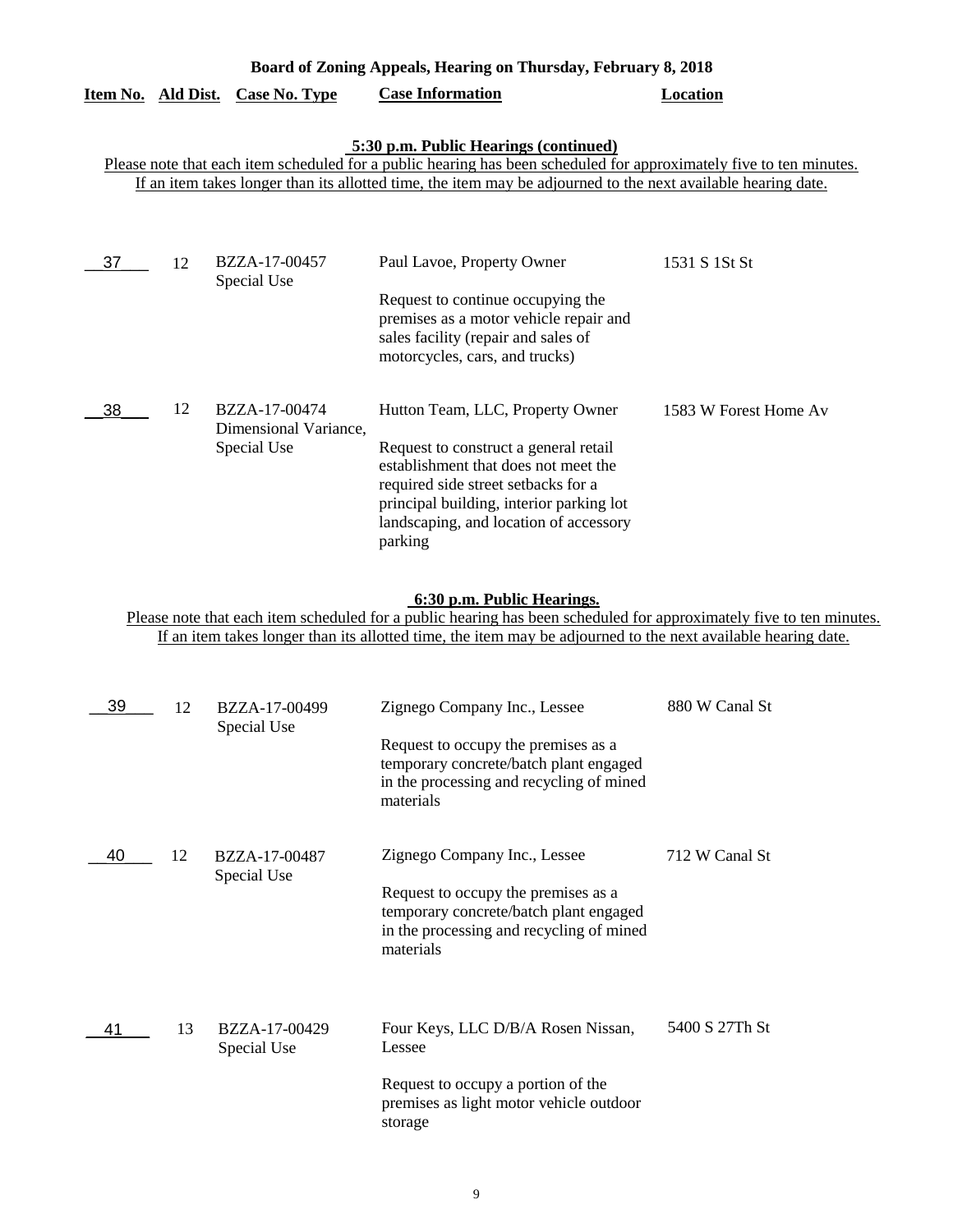| Board of Zoning Appeals, Hearing on Thursday, February 8, 2018 |    |                                              |                                                                                                                                                                                                                                                                               |                    |
|----------------------------------------------------------------|----|----------------------------------------------|-------------------------------------------------------------------------------------------------------------------------------------------------------------------------------------------------------------------------------------------------------------------------------|--------------------|
| Item No. Ald Dist.                                             |    | <b>Case No. Type</b>                         | <b>Case Information</b>                                                                                                                                                                                                                                                       | <b>Location</b>    |
|                                                                |    |                                              | 6:30 p.m. Public Hearings (continued)<br>Please note that each item scheduled for a public hearing has been scheduled for approximately five to ten minutes.<br>If an item takes longer than its allotted time, the item may be adjourned to the next available hearing date. |                    |
| 42                                                             | 14 | BZZA-17-00439<br><b>Dimensional Variance</b> | Lindsay Peterson, Property Owner<br>Request to construct a garage that<br>exceeds the maximum allowed sidewall<br>height (allowed 10 ft. / proposed 11 ft. 6<br>in.)                                                                                                          | 2511 S Superior St |
| 43                                                             | 15 | BZZA-17-00503<br>Special Use                 | Godfather LLC D/B/A Godfather<br>Electronics & Wheels, Lessee<br>Request to continue occupying the<br>premises as a light motor vehicle sales<br>and repair facility                                                                                                          | 1400 W North Av    |
| 44                                                             | 15 | BZZA-17-00445<br>Special Use                 | Good Outcomes Shelter, Property<br>Owner<br>Request to occupy the premises as a<br>large group shelter care facility for 12<br>occupants                                                                                                                                      | 1115 W Clarke St   |
| 45                                                             | 15 | BZZA-17-00399<br>Special Use                 | Shalonda Ezell, Lessee<br>Request to occupy the premises as a<br>community center and an emergency<br>residential shelter                                                                                                                                                     | 3805 W Center St   |
| 46                                                             | 15 | BZZA-17-00438<br>Special Use                 | Eric Broxton, Property Owner<br>Request to construct an addition and<br>occupy the premises as a motor vehicle<br>repair facility (applicant will be<br>combining the adjacent parcels at 4000<br>& 4010 W. Lisbon Av.)                                                       | 4002 W Lisbon Av   |